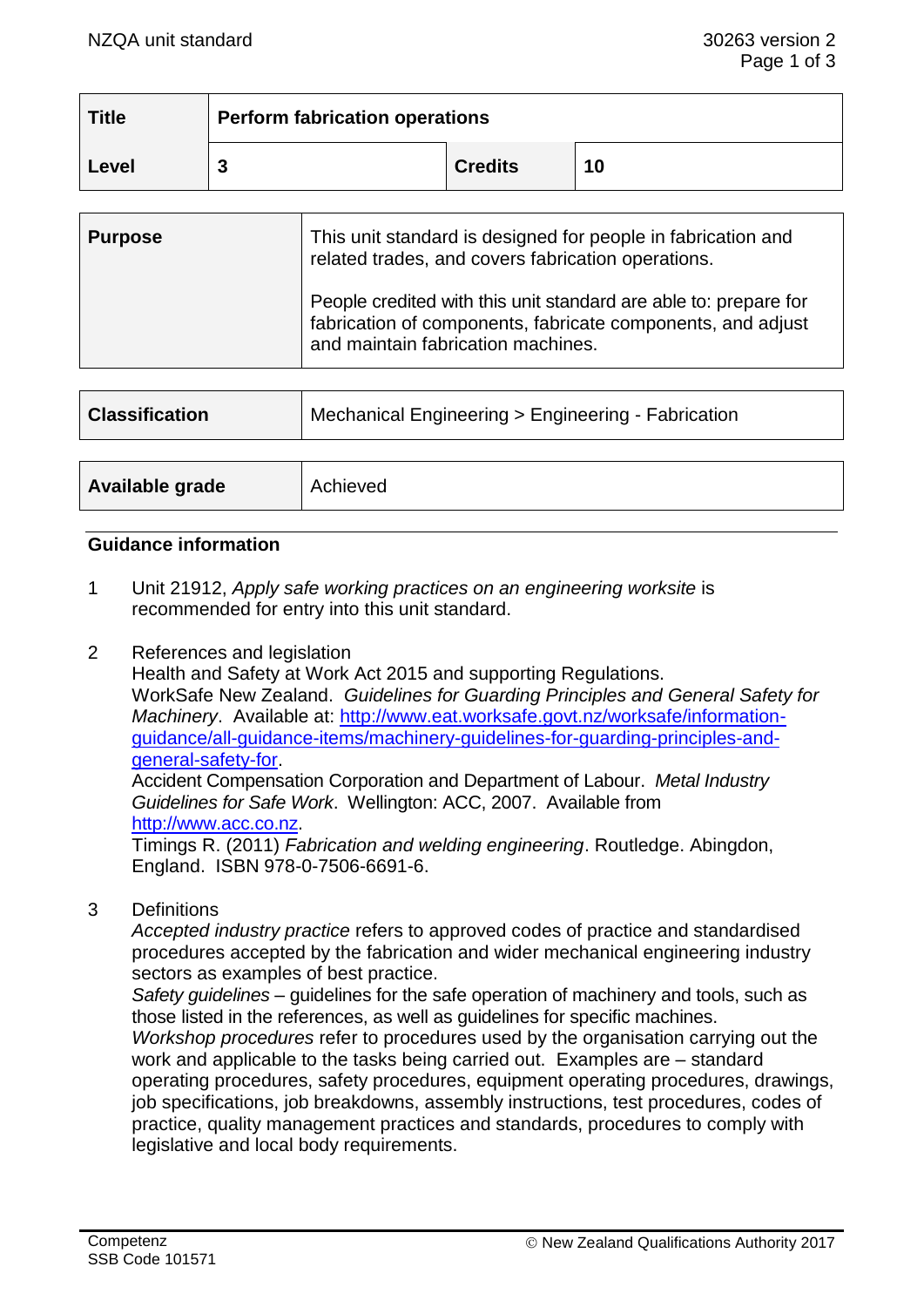4 Range

Components – based on rectangular, cylindrical, conical, or pyramidal shapes; simple transitions; structural frames.

Materials – aluminium, mild steel, and stainless steel in the range 0.4mm to 6mm thickness.

Assembly methods – examples are fasteners, welding.

Fabrication processes – marking out, cutting, forming, assembly.

Evidence of fabrication of three different types of components:

- one transition;
- one conical or pyramidal;
- one from rectangular, cylindrical, or structural frames;
- and using two materials of different thickness and type.

#### 5 Assessment information

All activities must comply with applicable workshop procedures and must be consistent with accepted industry practice. Use of texts referenced above is recommended.

# **Outcomes and performance criteria**

## **Outcome 1**

Prepare for fabrication of components.

## **Performance criteria**

- 1.1 Drawings and/or job specifications are interpreted and fabrication processes are clarified with supervisor.
- 1.2 Machines and tools are selected and their operating procedures and fitness for use is determined.
- 1.3 Materials are selected in accordance with job specifications.

## **Outcome 2**

Fabricate components.

## **Performance criteria**

- 2.1 Fabrication processes are demonstrated by fabricating components. Safety guidelines are adhered to during fabrication.
- 2.2 Cutting, bending, and joining allowances are applied.
- 2.3 Machines and tools are set and used safely.
- 2.4 Fabrications are inspected and measured for compliance with job specifications, and any non-conformance identified.